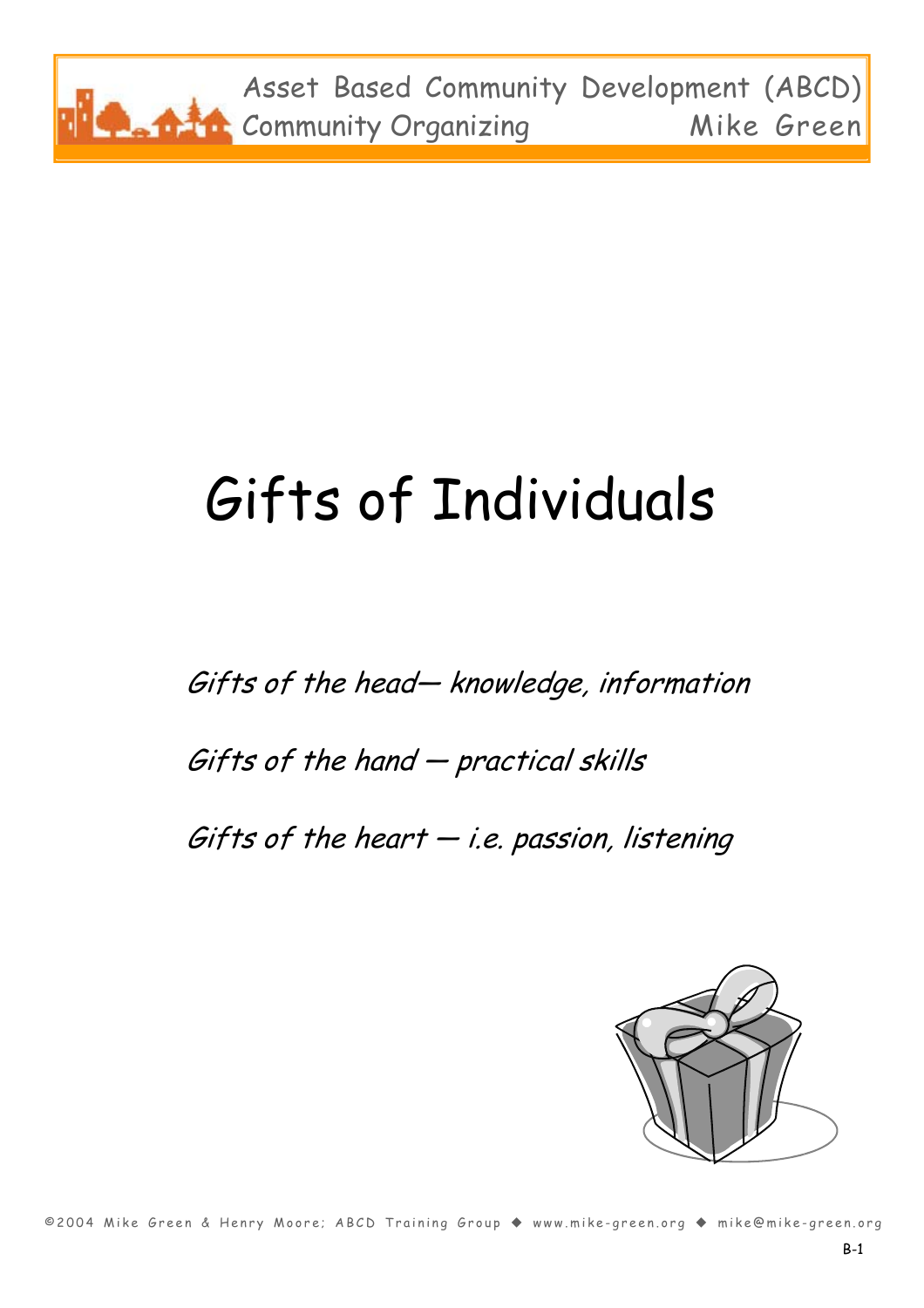

Capacity Inventory Examples NEW PROSPECT BAPTIST CHURCH

### NEW PROSPECT BAPTIST CHURCH Cincinnati, OH

Survey Guidelines

**Introduction** 

My name is \_\_\_\_\_\_\_\_\_\_\_\_\_\_\_\_\_\_\_\_\_\_\_\_\_\_\_\_\_\_\_What is your name?

Thank you for coming over. Did someone talk to you about what the "Gift Exchange" is all about? What do you understand it to be?

Basically, we believe that everyone has God-given talents and gifts that can be used to benefit the community. I'd like to spend a few minutes talking to you about your gifts and skills.

Before we get started, let me give you a small gift.

#### **GIFTS**

Gifts are abilities that we are born with. We may develop them, but no one has to teach them to us.

- 1. What positive qualities do people say you have?
- 2. Who are the people in your life that you give to? How do you give to them?
- 3. When was the last time you shared with someone else? What was it?
- 4. What do you give that makes you feel good?

#### SKILLS

Sometimes we have talents that we've acquired in everyday life such as cooking and fixing things.

- 1. What do you enjoy doing?
- 2. If you could start a business, what would it be?
- 3. What do you like to do that people would pay you to do?
- 4. Have you ever made anything? Have you ever fixed anything?

#### DREAMS

Before you go, I want to take a minute and hear about your dreams-those goals you hope to accomplish.

- 1. What are your dreams?
- 2. If you could snap your fingers and be doing anything, what would it be?

#### CLOSING

First, I'd like to thank you. We're talking to as many people as we can and what we'd like to do is begin a Wall of Fame here in the Soup Kitchen highlighting the gifts, skills and dreams of as many people as possible. The ultimate goal is to find a way to use those gifts in rebuilding the community.

Before you go, can I get your full name? Address? Age?

A Community Building Workbook ©1997 Kretzmann & McKnight